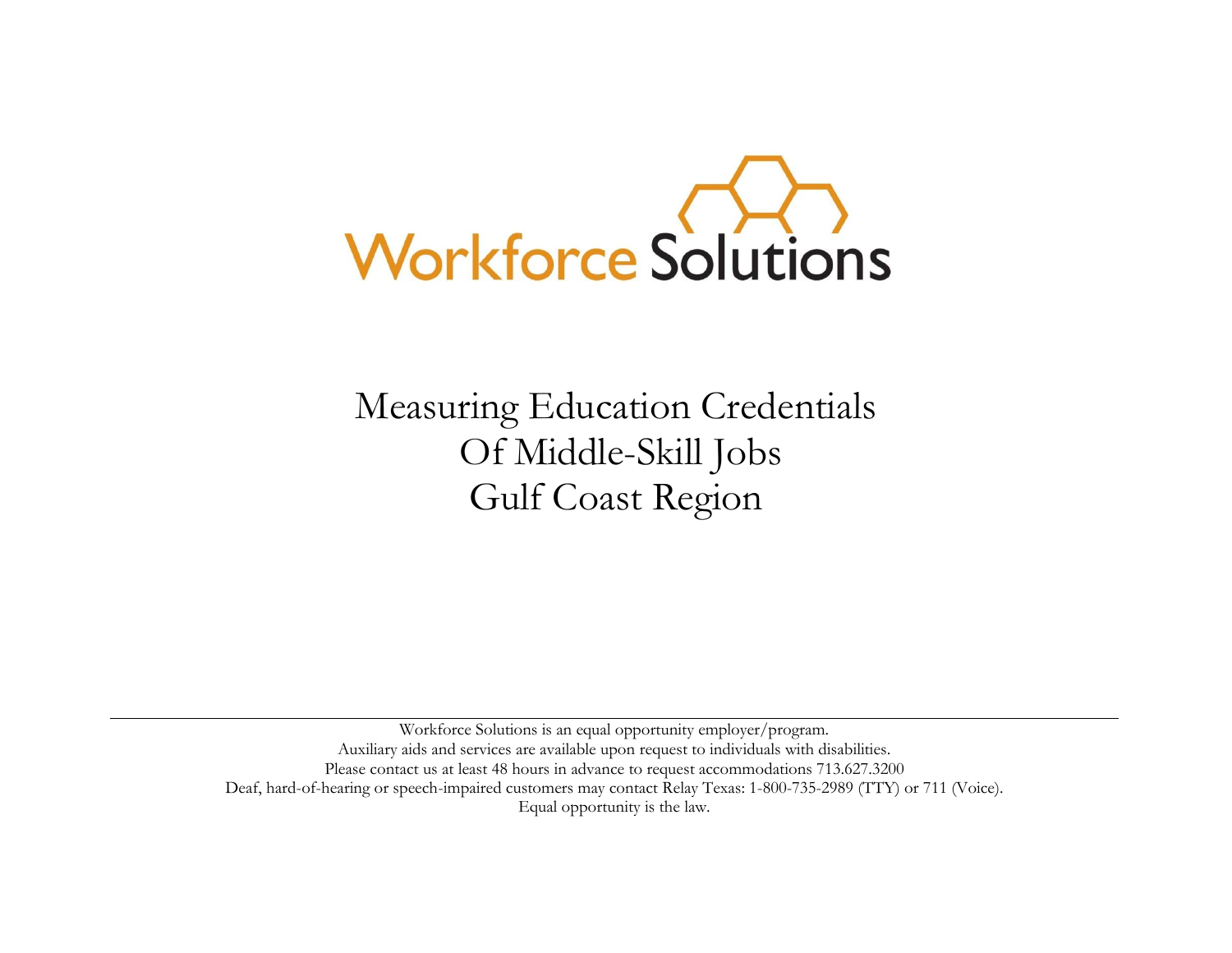# Background

The ability to fill the workforce needs of local employers in the Gulf Coast Region has always been a high priority. Workforce demands are constantly undergoing transformations and occupations are increasingly using sophisticated technology driving the necessity for a bettter educated and skilled workforce. Over the last several years there has been an increasing number of studies on the demand and importance of middle-skilled jobs. The rising numbers of individuals approaching retirement age has only heightened awareness of the region's need to meet workforce demands both now and in the future.

Studies on middle-skill credentials have generally been limited largely due to a lack of ability to track the numerous sources of information, in particular when it comes to privately issued certifications. In recognition of this, the state is attempting to improve data collection and reporting of postsecondary credentials and licenses. This report provides a review of occupations by skill level followed by some insight on tracking postsecondary credentials.

## Middle-Skill Jobs

Most studies generally define middle-skill jobs as those requiring some education and training beyond a high school diploma but less than a four-year baccalaureate degree. This postsecondary learning may include college coursework, two-year associate's degrees, certificates, onthe-job training, or apprenticeships. The Bureau of Labor Statistic's typical education, experience, and training requirments by occupation were used to estimate workforce demands in the Gulf Coast Region by skill level. We divided occupations into three categories—low-skill, middle-skill, and high-skill—and examined their respective changes in shares of total employment and shares of projected job openings for three periods: 2000 to 2010, 2010 to 2020, and 2014 to 2024.

- Low-skill occupations those with requirements up to and including a high school diploma and short-term on-the-job training
- Middle-skill occupations those with requirements of an associate's degree or high school diploma and one of the following
	- o Moderate-term on-the-job training
	- o Long-term on-the-job training
	- o Apprenticeship
	- o One year or more experience in a related occupation
	- o Some college, no degree
	- o Postsecondary non-degree award
- High-skill occupations those with requirements of a bachelor's degree or higher

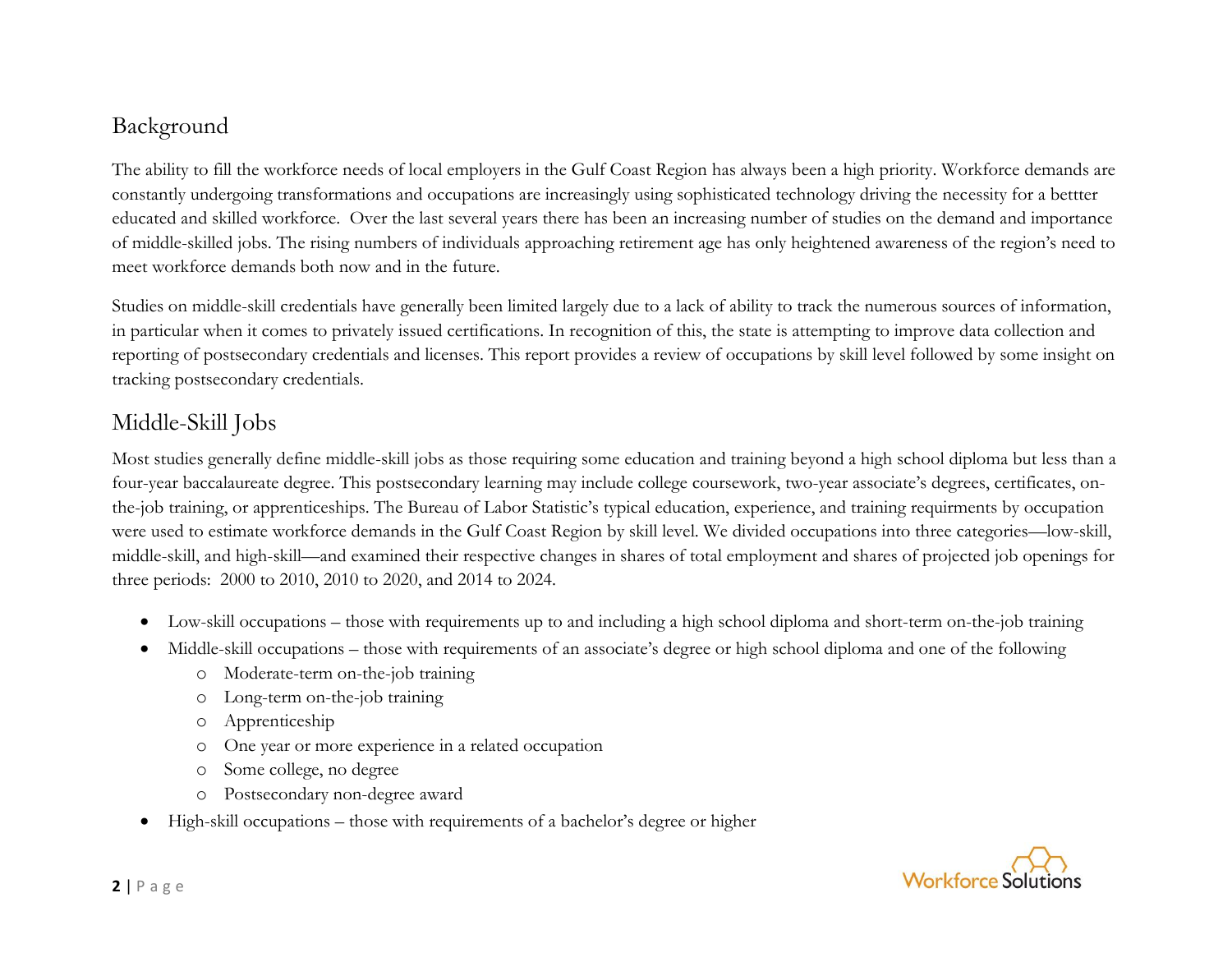## The Future and Occupations by Skill Level

As of **2014**, there were roughly **1,080,000 middle-skill jobs** in the Gulf Coast Region with employers needing to fill some **44,000** openings annually to meet growth and replacement demand.

- By **2024**, **58.8** percent of all jobs will require some kind of postsecondary education and training.
- By **2024** the number of **middle-skill jobs** in the Gulf Coast Region is projected to rise to **1,293,730** representing a **19.8% growth rate** over ten years.
- Through **2024**, approximately **54.4** percent of all job openings, due to growth and replacement, will require education or training beyond high school of which **56.8** percent will be middle-skill jobs.
	- o Low-skills jobs will represent 45.7 percent of job openings, 65,135 annual openings
	- o Middle-skills jobs will represent 30.9 percent of job openings, 44,040 annual openings
	- o High-skills jobs will represent 23.5 percent of job openings, 33,480 annual openings
- By **2024**, approximately **58.8** percent of all jobs in the Gulf Coast Region will require education or training beyond high school of which **58.3** percent will be middle-skill jobs.
	- o Low-skills jobs will represent 41.1 percent of all jobs or 1,550,000
	- o Middle-skills jobs will represent 34.3 percent of all jobs or 1,293,730
	- o High-skills jobs will represent 24.5 percent of all jobs or 925,070
- Middle-skill jobs paid an average **82.4** percent higher than low skill jobs in **2015**.
	- o Hourly mean wage for low-skill jobs was \$13.04
	- o Hourly mean wage for middle-skill jobs was \$23.79
	- o Hourly mean wage for high-skill jobs was \$47.66

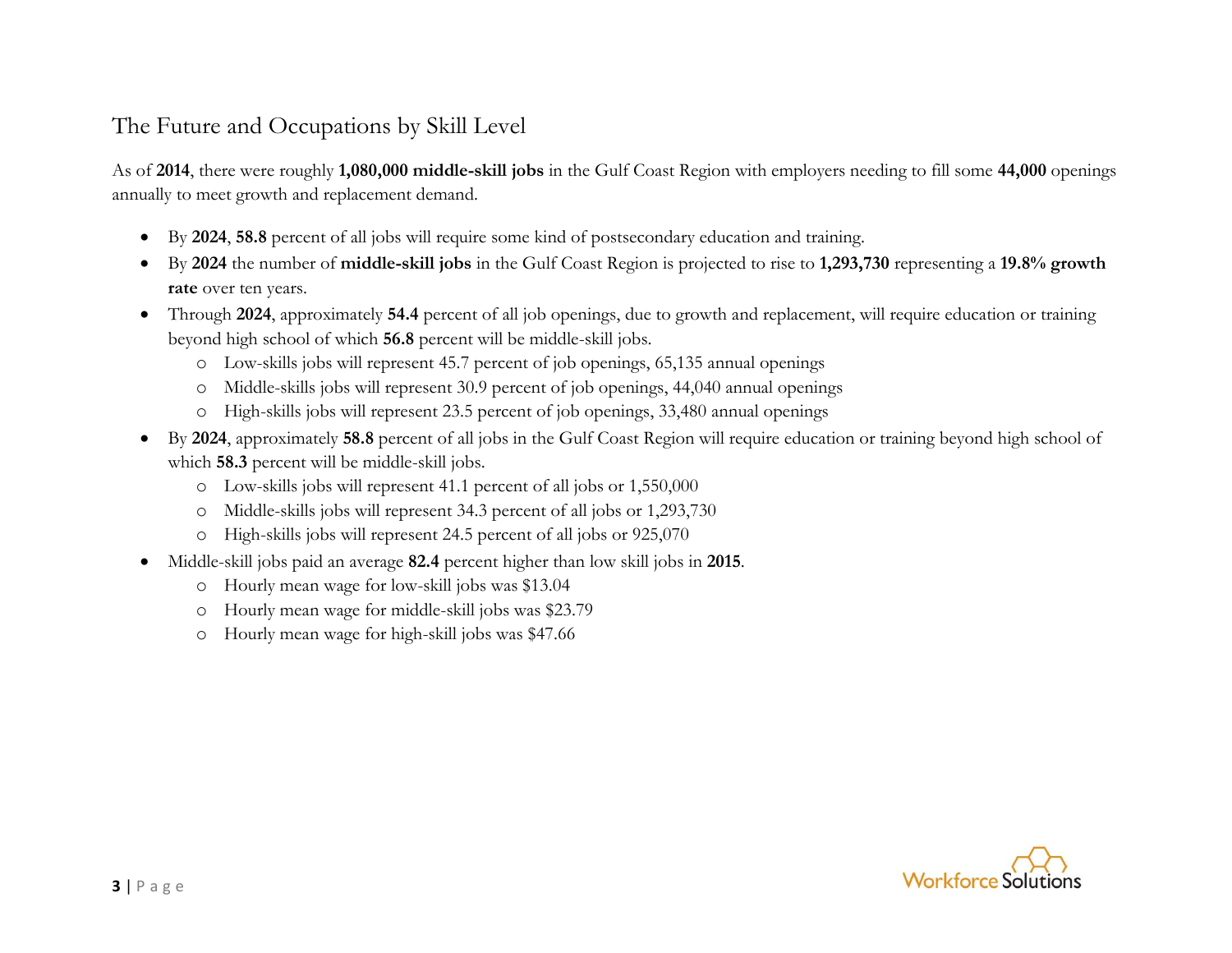#### **Gulf Coast Region Occupations by Skill Level**

|                                 | 2000 to 2010 Projections |                          |             |             | Percent<br>Percent                           |                              | Percent          | <b>Annual Openings</b> |                    |              | Percent          |  |
|---------------------------------|--------------------------|--------------------------|-------------|-------------|----------------------------------------------|------------------------------|------------------|------------------------|--------------------|--------------|------------------|--|
|                                 |                          |                          | Number      | Percent     | of 2000                                      | of 2010                      | of 10 Year       |                        |                    |              | of Annual        |  |
| Category                        | 2000                     | 2010                     | Growth      | Growth      |                                              | <b>Employment Employment</b> | Growth           | Growth                 | Repl.              | Total        | Openings         |  |
| Low Skill Occupations           | 1,034,240                | 1,216,650                | 182,410     | 17.6%       | 40.9%                                        | 40.5%                        | 38.4%            | 18,920                 | 29,935             | 48,855       | 45.1%            |  |
| <b>Middle Skill Occupations</b> | 905,290                  | 1,060,610                | 155,320     | 17.2%       | 35.8%                                        | 35.3%                        | 32.7%            | 15,700                 | 18,510             | 34,210       | 31.6%            |  |
| <b>High Skill Occupations</b>   | 592,080                  | 729,830                  | 137,750     | 23.3%       | 23.4%                                        | 24.3%                        | 29.0%            | 13,935                 | 11,260             | 25,195       | 23.3%            |  |
| Total                           | 2,531,610                | 3,007,090                | 475,480     | 18.8%       | 100.0%                                       | 100.0%                       | 100.0%           | 48,555                 | 59,705             | 108,260      | 100.0%           |  |
|                                 |                          |                          |             |             |                                              |                              |                  |                        |                    |              |                  |  |
|                                 |                          | 2010 to 2020 Projections |             |             | Percent<br>Percent                           |                              | Percent          | <b>Annual Openings</b> |                    | Percent      |                  |  |
|                                 |                          |                          | Number      | Percent     | of 2010                                      | of 2020                      | of 10 Year       |                        |                    |              | of Annual        |  |
| Category                        | 2010                     | 2020                     | Growth      | Growth      | Employment                                   | Employment                   | Growth           | Growth                 | Repl.              | Total        | Openings         |  |
| <b>Low Skill Occupations</b>    | 1,183,110                | 1,446,610                | 263,500     | 22.3%       | 41.7%                                        | 41.5%                        | 40.9%            | 26,635                 | 31,125             | 57,760       | 44.1%            |  |
| Middle Skill Occupations        | 1,065,780                | 1,285,660                | 219,880     | 20.6%       | 37.5%                                        | 36.9%                        | 34.1%            | 22,070                 | 22,360             | 44,430       | 33.9%            |  |
| <b>High Skill Occupations</b>   | 589,590                  | 750,610                  | 161,020     | 27.3%       | 20.8%                                        | 21.6%                        | 25.0%            | 16,080                 | 12,745             | 28,825       | 22.0%            |  |
| Total                           | 2,838,480                | 3,482,880                | 644,400     | 22.7%       | 100.0%                                       | 100.0%                       | 100.0%           | 64,785                 | 66,230             | 131,015      | 100.0%           |  |
|                                 |                          |                          |             |             |                                              |                              |                  |                        |                    |              |                  |  |
|                                 | 2014 to 2024 Projections |                          |             | Percent     | <b>Annual Openings</b><br>Percent<br>Percent |                              |                  | Percent                |                    |              |                  |  |
|                                 |                          |                          | Number      | Percent     | of 2014                                      | of 2024                      | of 10 Year       |                        |                    |              | of Annual        |  |
| Category                        | 2014                     | 2024                     | Growth      | Growth      | Employment                                   | Employment                   | Growth           | Growth                 | Repl.              | Total        | Openings         |  |
| Low Skill Occupations           | 1,244,400                | 1,550,000                | 305,600     | 24.6%       | 40.4%                                        | 41.1%                        | 44.3%            | 31,020                 | 34,115             | 65,135       | 45.7%            |  |
| Middle Skill Occupations        | 1,080,280                | 1,293,730                | 213,450     | 19.8%       | 35.1%                                        | 34.3%                        | 30.9%            | 21,850                 | 22,190             | 44,040       | 30.9%            |  |
| <b>High Skill Occupations</b>   | 753,860                  | 925,070                  | 171,210     | 22.7%       | 24.5%                                        | 24.5%                        | 24.8%            | 17,080                 | 16,400             | 33,480       | 23.5%            |  |
| Total                           | 3,078,540                | 3,768,800                | 690,260     | 22.4%       | 100.0%                                       | 100.0%                       | 100.0%           | 69,950                 | 72,705             | 142,655      | 100.0%           |  |
|                                 |                          |                          |             |             |                                              |                              |                  |                        |                    |              |                  |  |
|                                 |                          | 2002 OES Wages           |             |             | 2011 OES Wages                               | 2002 to 2011                 |                  | 2015 OES Wages         |                    |              | 2002 to 2015     |  |
|                                 | Mean                     |                          | Experienced |             | Experienced                                  |                              | Percent          | Experienced            |                    | Percent      |                  |  |
| Category                        | Wage                     | Entry Wage               | Wage        | Mean Wage   | Entry Wage                                   | Wage                         | Increase in Mean | Mean Wage              | Entry Wage         | Wage         | Increase in Mean |  |
| Low Skill Occupations           | \$<br>9.97               | <b>NA</b>                | <b>NA</b>   | \$<br>12.42 | \$<br>9.10                                   | \$<br>14.08                  | 24.6% \$         | 13.04                  | - \$<br>\$<br>9.32 | 14.90        | 30.8%            |  |
| Middle Skill Occupations \$     | 17.25                    | <b>NA</b>                | <b>NA</b>   | 23.03       | 14.84<br>-\$                                 | 27.13                        | 33.5%            | \$<br>23.79            | 14.72              | -\$<br>28.32 | 37.9%            |  |
| <b>High Skill Occupations</b>   | 30.64<br>\$              | <b>NA</b>                | <b>NA</b>   | 45.66<br>\$ | 26.24<br>-\$                                 | \$<br>55.37                  | 49.0% \$         | 47.66                  | 27.59<br>\$        | \$<br>57.69  | 55.5%            |  |

Note: Source TWC LMCI Dept. Some wage data not available.

Data source Texas Workforce Commission LMCI Dept.

The Gulf Coast Region includes the following 13 Texas counties: Austin, Brazoria, Chambers, Colorado, Fort Bend, Galveston, Harris, Liberty, Matagorda, Montgomery, Walker, Waller and Wharton.

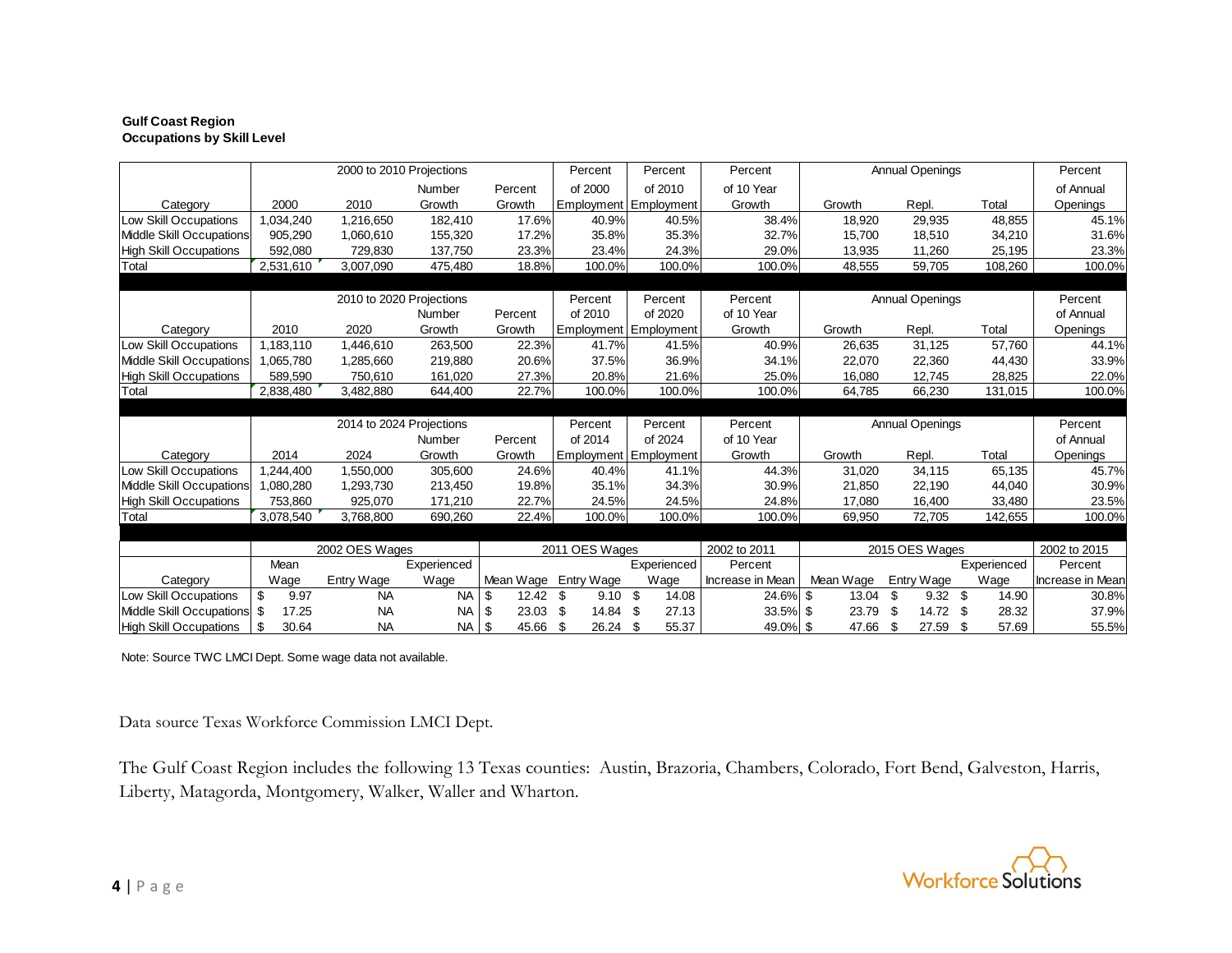## Measuring Workforce Credentials - Middle-Skill Occupations

### Data Sources and Limitations

#### National Center for Education Statistics (NCES)

The NCES operates several databases that gather and report on educational statistics. One report that the we currently use to track **certificate and award completions** is the Integrated Postsecondary Education Data System (IPEDS), which gathers data from every postsecondary educational, technical, and vocational institution in the nation that participates in any federal student aid program. This data set is the most inclusive available however, since it does not track privately issued credentials **aggregates derived represent a very conservative estimate of middle skill credentials issued in the Gulf Coast Region during any given time-frame.**

#### Texas Higher Education Coordinating Board (THECB)

The THECB also tracks **certificate and award completions**. The data is the same as provided by IPEDS and can be found at their website as part of the Perkins Core Indicator Data set. The limitations to data from THECB are:

- **Lacks the ability to make a distinction between each type of credential earned**
- **Does not** provide data from the many private educational, technical, and vocational institutions that is available when using IPEDS
- Only available in pdf format

The THECB also provides **licensure testing results** for approved technical associate degree and certificate programs leading to professions requiring licensure or certification at community and technical colleges across the state. Data is available from 2008 to 2014. Limitations are:

- Many state agencies do not track licensure examination results by college
- Does not provide results for four-year universities
- Licenses obtained outside of community colleges are not tracked

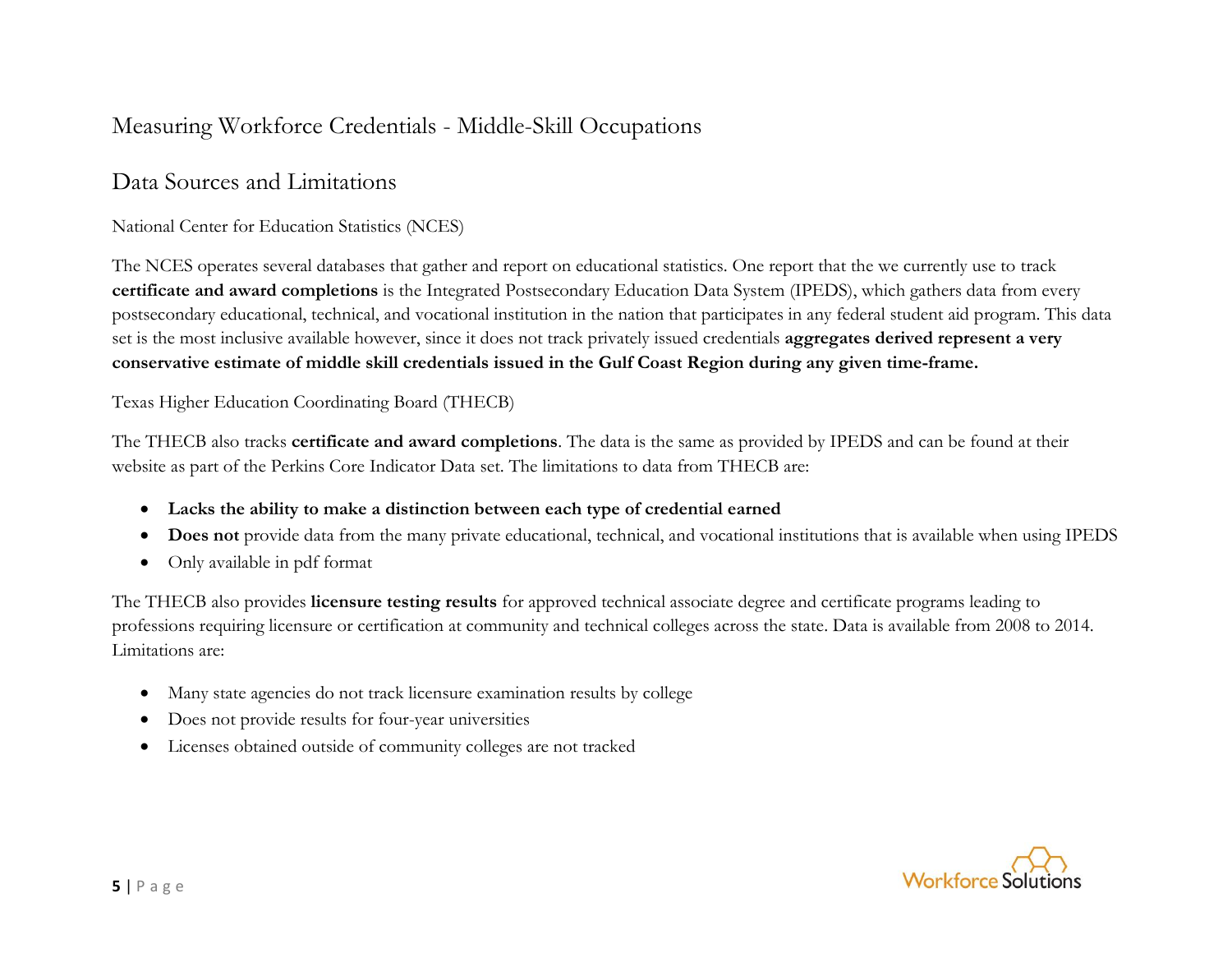Texas Education Agency (TEA)

The Texas Education Agency collects data on **certifications awarded to senior high school students**. Data collection on certifications awarded to high school students is at an early stage. Growth in the number awarded have increased exponentially in recent years as districts have focused more on making these opportunities available due to federal Perkins accountability on technical skill attainment.

### Degrees, Certifications, and Award Completions – Results

According to available data from the National Center for Educational Statistics, during the **2013 to 2014** academic year, there were **31,925 middle-skill degrees and certifications** awarded in the Gulf Coast Region. While the number **of middle-skill degrees and certifications** awarded during the **2013 to 2014** academic year was slightly lower than a peak of **32,334** during the **2010 to 2011** academic year, it represented a **26.6** percent increase from **25,216** awarded during the **2008 to 2009** academic year.

- The number of **associate degrees** experienced the largest and fastest growth from the **2008 to 2009** academic year to the **2013 to 2014** academic year, up **6,137** or **59.4 percent**.
	- o The number of associate degrees awarded was also the only category to experience positive growth throughout then entire time-period reviewed but the rate of growth declined during years of economic expansion.
- The number of **certifications awarded for at least 1 but less than 2 academic years** experienced the second largest growth from the **2008 to 2009** academic year to the **2013 to 2014** academic year, up **2,539** or **41.5 percent**.
	- o Most of the expansion was during the 2010 to 2011 academic year, during the tail end of the Great Recession, when the number of certifications awarded for at least 1 but less than 2 academic years experienced a 49.4 percent increase, up 3.440.
	- o Over a three-year period, the number of certifications awarded for at least 1 but less than 2 academic years was negatively impacted during rapid economic growth experiencing a 16.8 percent decline, down 1,742.
- The number of **certifications awarded for less than one academic year** was negatively impacted during rapid economic growth **declining** by **1,967** from the **2008 to 2009** academic year to the **2013 to 2014** academic year, down **22.5 percent.**
	- o Over a three-year period, the number of certifications awarded for less than one academic year experienced a 34.5 percent decline, down 3,516.

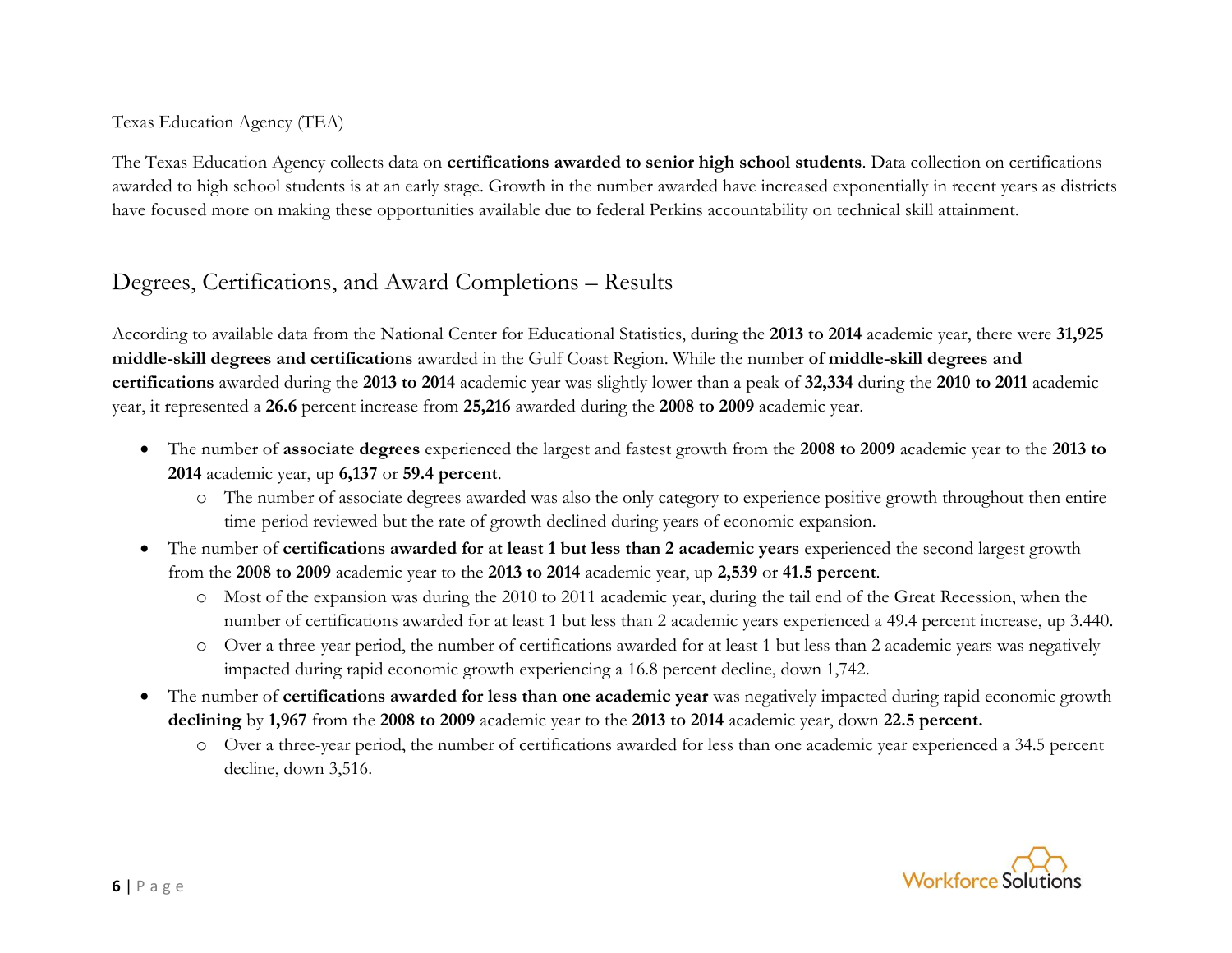### Results - Key Finding

The number of certifications issued **below the level of an associate degree declines during economic expansion** and **rises during economic contraction** in the region depending on the availability of easy access jobs. As a result, the number of middle-skill awards and certifications awarded as a percentage of all levels of awards and certifications declines during economic expansion and rises during economic contraction.

#### **Gulf Coast Region Total Middle-Skill Degrees/Certificates**

|                                           |        |                                     |        |        |          |          | Number Increase      | Percent Increase |
|-------------------------------------------|--------|-------------------------------------|--------|--------|----------|----------|----------------------|------------------|
|                                           |        | 08 to 09 09 to 10 10 to 11 11 to 12 |        |        | 12 to 13 | 13 to 14 | $08 - 09$ to 13 - 14 | 08-09 to 13 - 14 |
| Associate's degree                        | 10,338 | 12,307                              | 13,416 | 15,570 | 15,653   | 16.475   | 6,137                | 59.4%            |
| Less than 1 academic year                 | 8,759  | 10,189                              | 8,518  | 6,832  | 6,673    | 6,792    | (1,967)              | $-22.5%$         |
| At least 1 but less than 2 academic years | 6,119  | 6,960                               | 10,400 | 9,850  | 9,056    | 8,658    | 2,539                | 41.5%            |
| Total middle-skill degrees/certificates   | 25,216 | 29,456                              | 32,334 | 32,252 | 31,382   | 31,925   | 6,709                | 26.6%            |
| <b>Grand Total</b>                        | 52,357 | 56,299                              | 60,427 | 61,249 | 59,898   | 63,348   | 10,991               | 21.0%            |
| Percentage of Total Degrees/Certificates  | 48.2%  | 52.3%                               | 53.5%  | 52.7%  | 52.4%    | 50.4%    |                      |                  |

#### **Growth (Decline) From Previous Academic Year**

|                                          |       | 09 to 10 10 to 11 11 to 12 12 to 13 13 to 14 |         |         |       |
|------------------------------------------|-------|----------------------------------------------|---------|---------|-------|
| Associate's degree                       | 1,969 | 1,109                                        | 2.154   | 83      | 822   |
| Less than 1 academic year                | 1,430 | (1,671)                                      | (1,686) | (159)   | 119   |
| At least 1 but less than 2 academic year | 841   | 3,440                                        | (550)   | (794)   | (398) |
| Total middle-skill degrees/certificates  | 4,240 | 2,878                                        | (82)    | (870)   | 543   |
|                                          |       |                                              |         |         |       |
| <b>Grand Total</b>                       | 3,942 | 4,128                                        | 822     | (1,351) | 3,450 |
|                                          |       |                                              |         |         |       |

**Source: NCES (IPEDS)** 

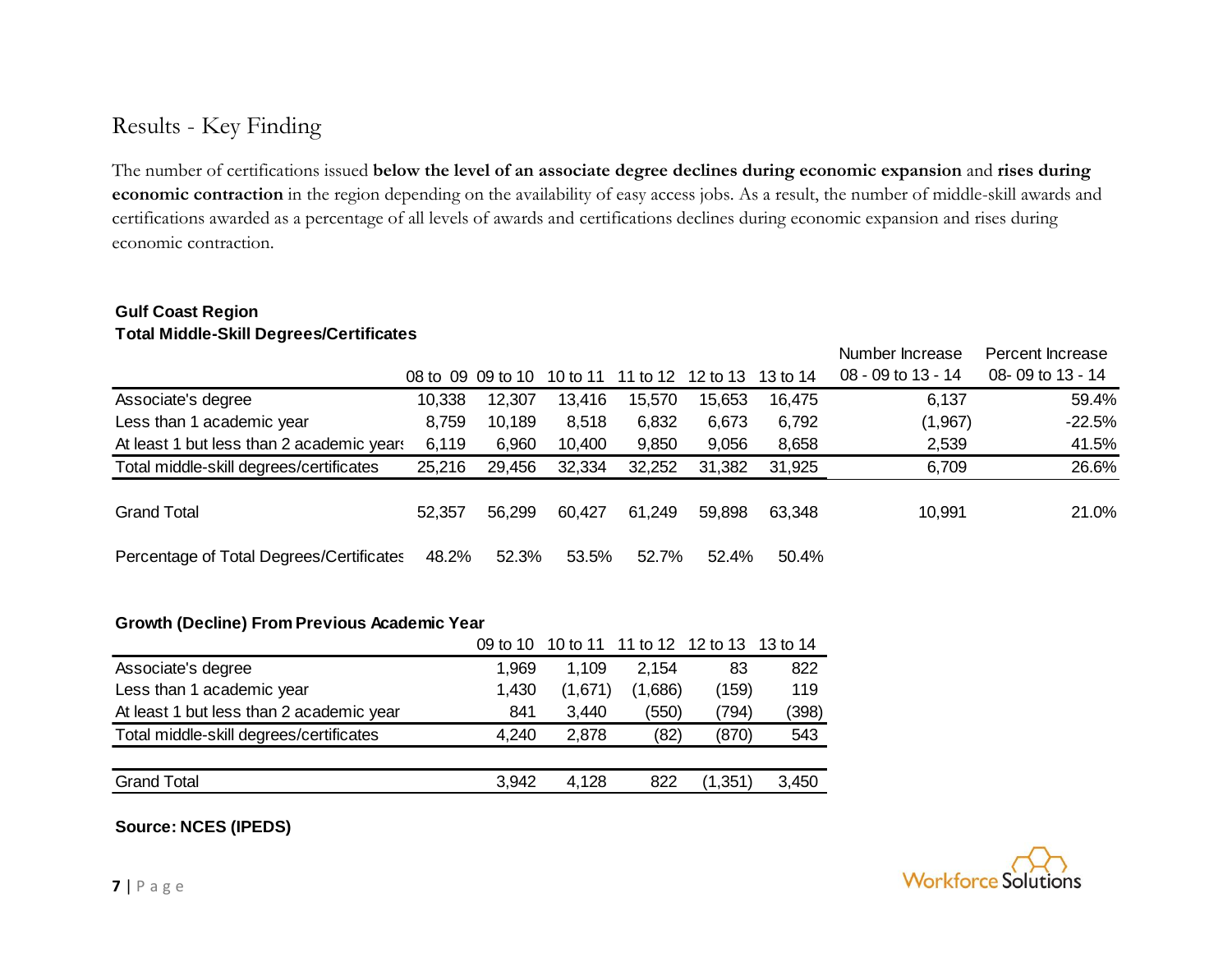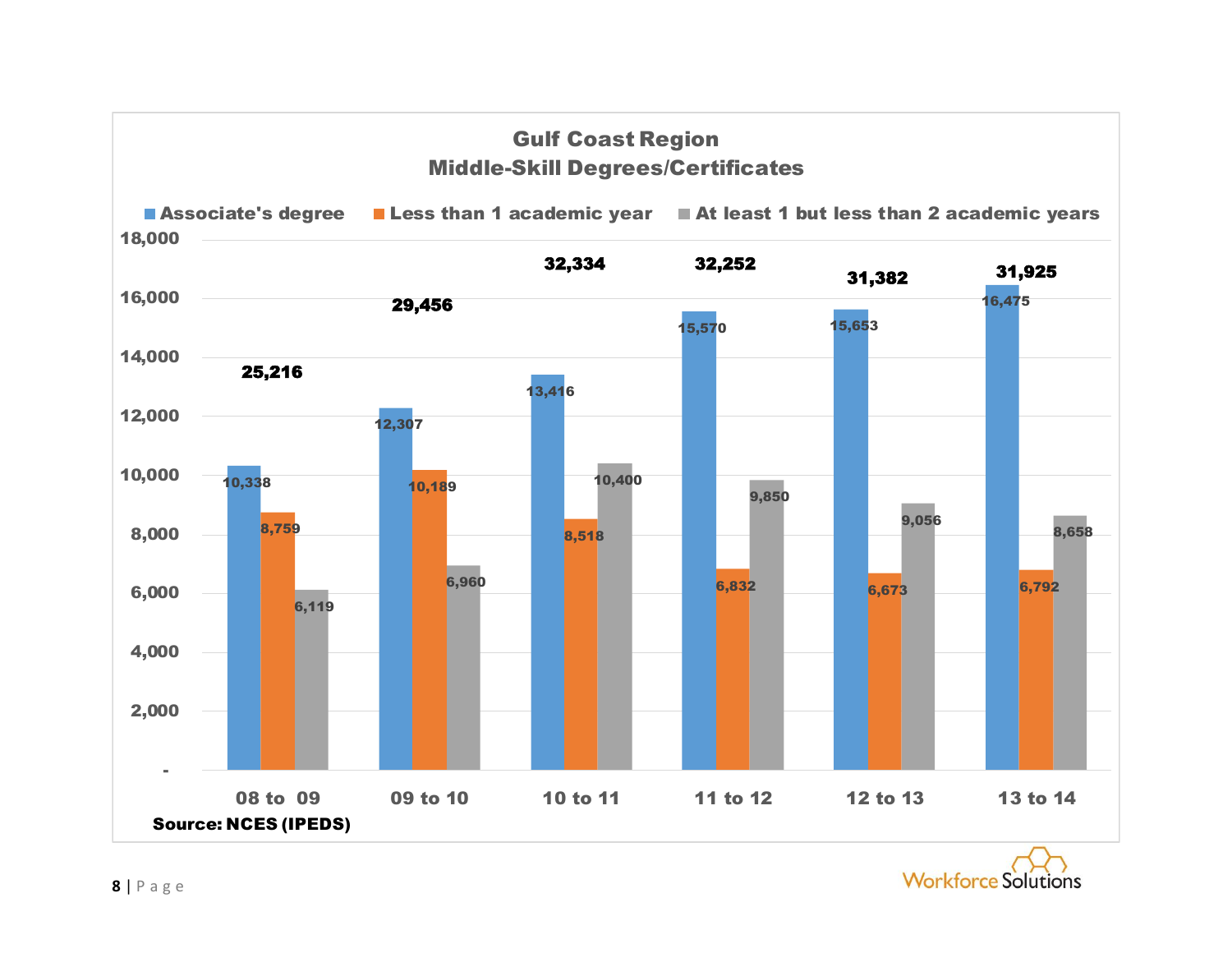

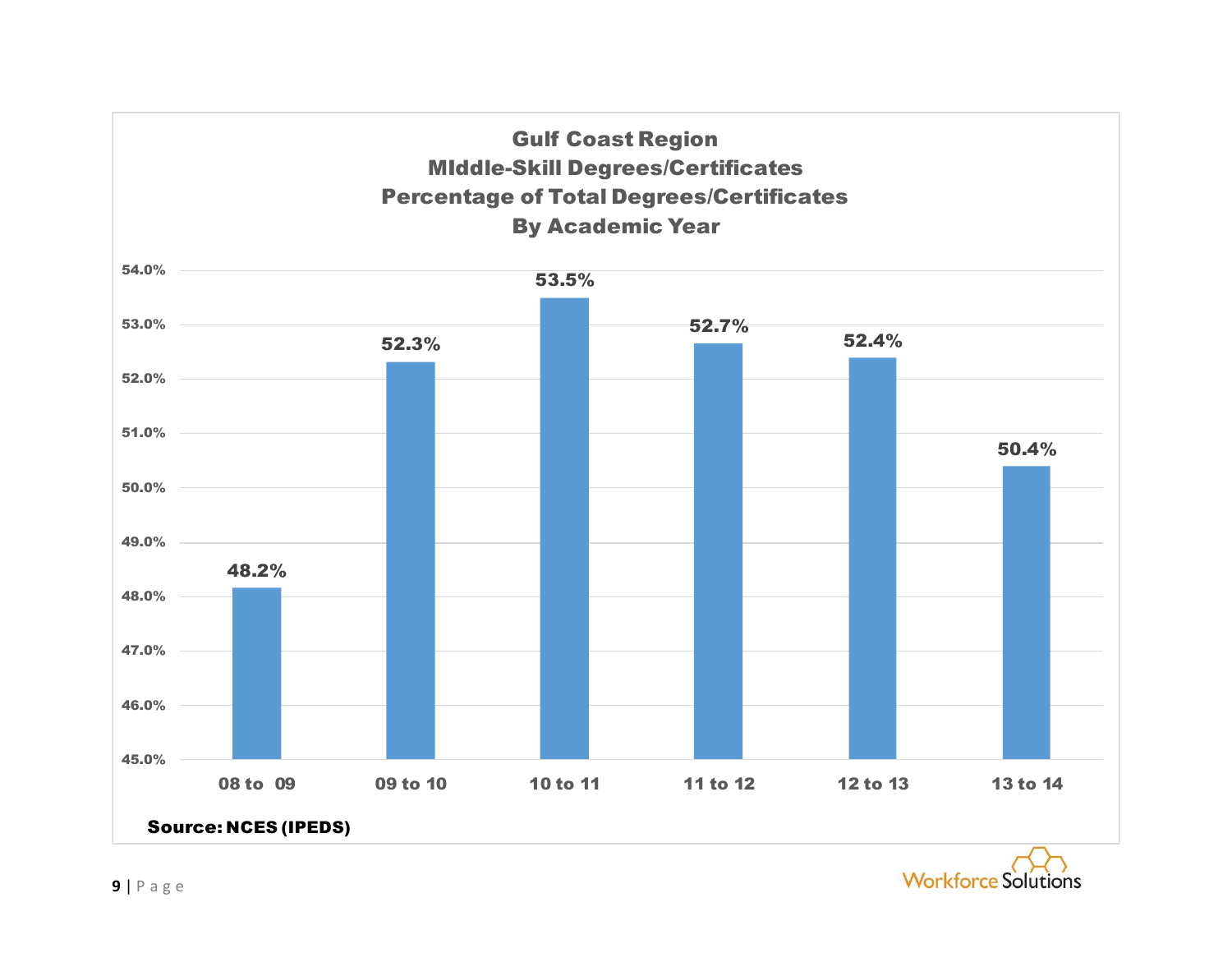

![](_page_9_Picture_1.jpeg)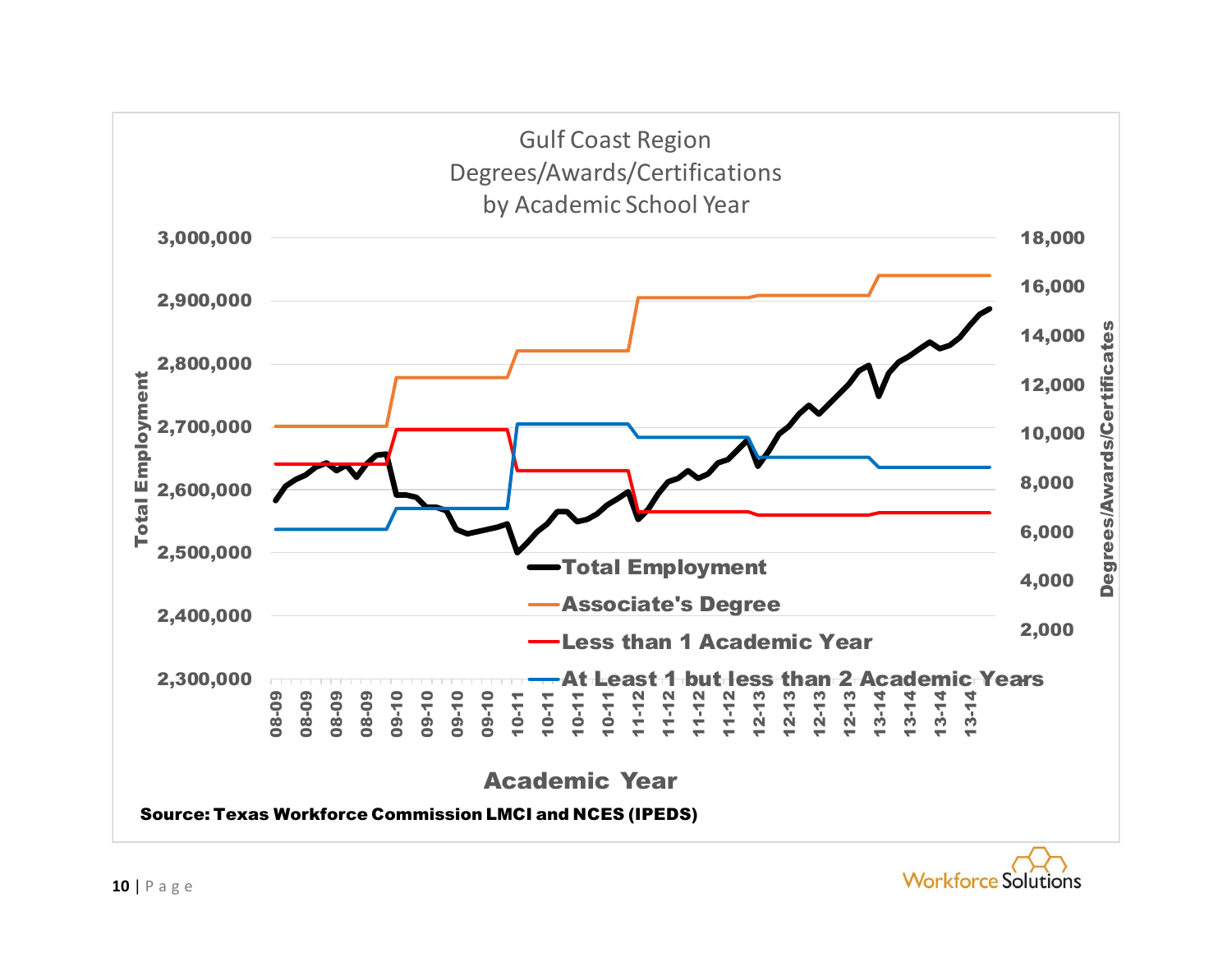### Licensure Testing Results

Data from the Texas Higher Education Coordinating Board was extracted for each year from 2008 to 2014. Validity of the data has been difficult to confirm. The data provided primarily represents licensures taken and passed at community colleges, not all institutions or licensing agencies participate in the report. Additional notes on the data:

- The total number of licensures passed peaked in 2012 as the Gulf Coast Region entered a period of rapid expansion.The total number of licensures passed fell 6.8 percent by 2014.
- Passing rates were at their highest during the first sampling year at 91.7 percent and have since declined an average 1.12 percent each year to 85.0 percent in 2014.
- Fifteen of the top twenty licensures were in the health care field.
- Numerous community colleges provided limited or in some cases no data for 2008 and 2009 affecting numerous categories. Strong declines were found across most licensure categories as a result for 2009, particularly in the area of registered nursing, licensed practical nursing, and pharmacy technicians.
	- o While data from 2010 forward appears to be fairly consistent, the ability to analyze or identify definitive trends is not possible across licensure categories.
- Results from several categories represent a very small portion of the actual numbers licensed each year, for example:
	- o Medical assistants
	- o Dental hygienists
	- o Dental assistants
	- o Phlebotomy technician

![](_page_10_Picture_12.jpeg)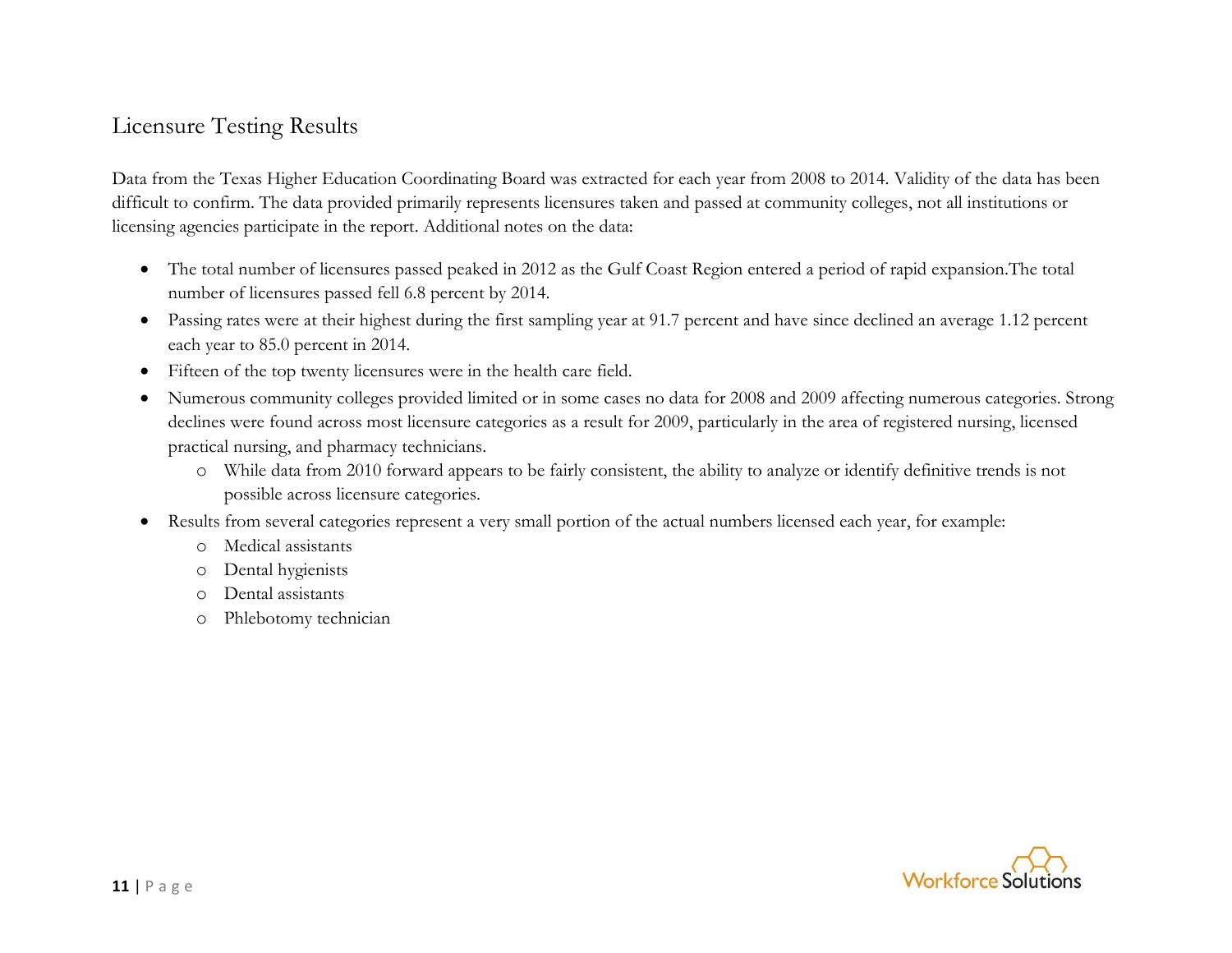![](_page_11_Figure_0.jpeg)

![](_page_11_Picture_1.jpeg)